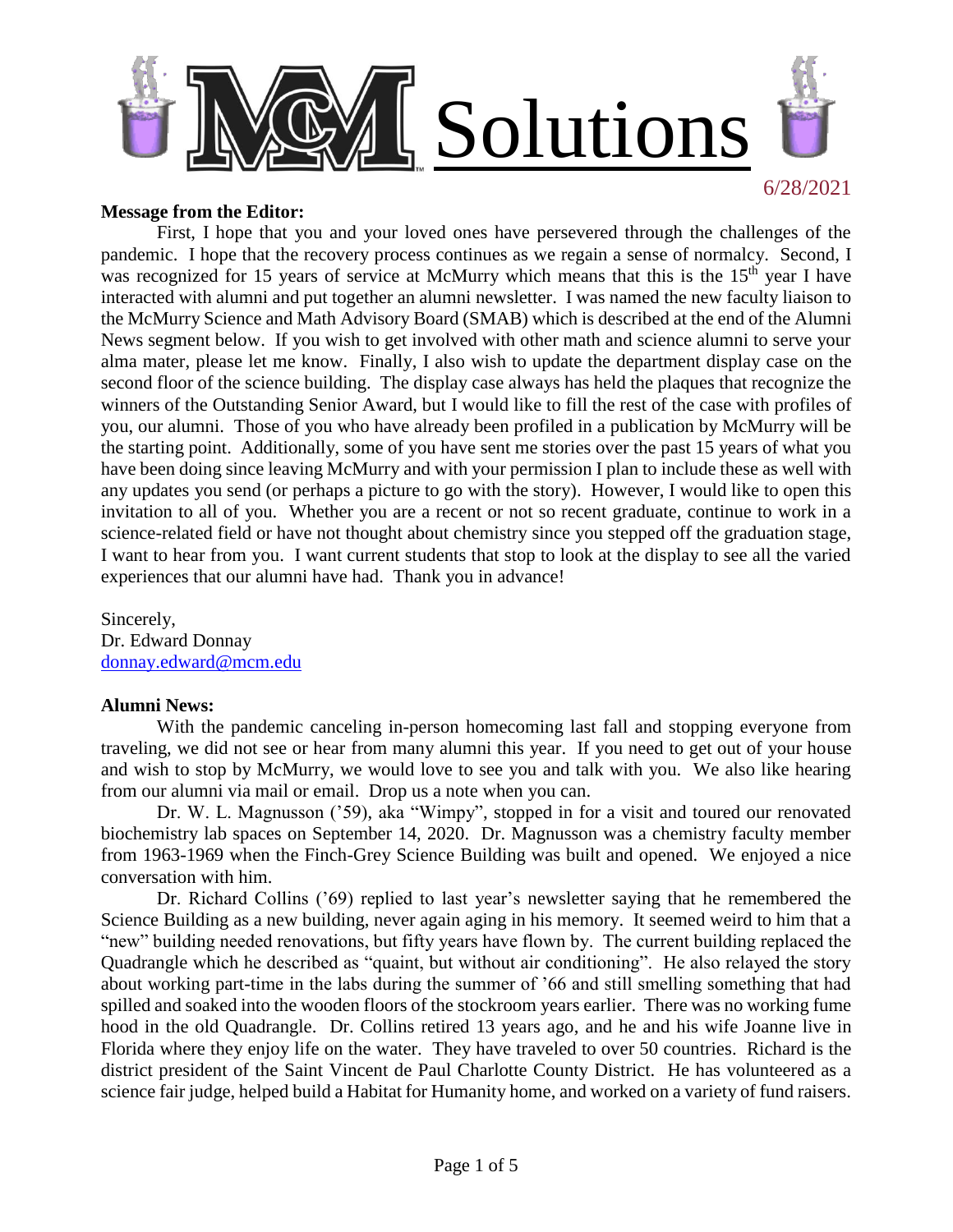Ms. Aletha Williams ('04) has won the 2021 Outstanding Alumni Award for Math and the Sciences. It will be presented to her at the Night of Distinction event during homecoming on October 15<sup>th</sup>. Aletha Williams, an Affinity Group creator, called Change Agents of Katy ISD, helps to get more teachers of color into the teaching profession. She is a 2020-2021 Teach Plus Ready to Lead Fellow, a 2019-20 Teach Plus Texas Senior Policy Fellow, and a 2019-18 Teach Plus Texas Policy Fellow. She has been a teacher for 14 years. Aletha currently teaches 10th-grade academic chemistry and is the team lead for the academic chemistry team for Patricia Paetow High School in Katy ISD. Aletha is an active member of several districts and national science programs and organizations. She is a part of the Teaching and Learning Council created by Educate Texas. She has spoken with many Texas House of Representatives and Senate members about education policies to improve HB3, mental health, etc., in schools. Aletha was a TED-ED innovative educator and worked on a project to help teachers learn about literacy and project-based learning for ELLs. After receiving her degree from McMurry University, she received a BS in Biology and a minor in Secondary Science from West Texas A&M, and an MS in Educational Technology, Media, and Design from Full Sail University. She is finishing her Ph.D. in Curriculum & Instruction for STEM Education from Texas Tech University.

Dr. J. Eric Chacon ('07-Natural Science), his wife Rebecca, and older sister Ella welcomed son Eli Eric Chacon to the family on October 4, 2020. Congratulations to the Chacons!

Dr. Allison White ('08) and her husband Adam Nachbar announced the arrival of Camden Charles Nachbar to the world on April 24, 2021. Congratulations!

Dr. Tara (Williams) Farmer ('12) and her husband Jace welcomed their first child Grayson James Farmer on July 3rd, 2020. Congratulations Tara and Jace!

Congratulations to Mukundwa K. Gael (ex'17) for completing his D. Pharm. degree from the University of Tennessee! Dr. Gael will soon begin his new position as a PGY1-Resident at The Johns Hopkins Hospital.

The McMurry Science and Math Advisory Board (SMAB) is an organization of science and math alumni that donate time and resources to their alma mater. Members interact with current faculty and students to provide mentorship and guidance. Participation is even easier now that virtual meetings and presentations are more familiar to us all. SMAB funding priorities include Charles and Lisa Bloomer Research Stipends for students and supporting student academic travel to professional meetings and conferences. If you would like to know more about SMAB, you can visit, <http://academics.mcm.edu/smab/> or contact Dr. Edward Donnay at [donnay.edward@mcm.edu.](mailto:donnay.edward@mcm.edu)

### **Departmental News:**

The department would like to congratulate the following students who won academic awards this past year: Ernesto Valle, Jr – Outstanding Senior, Benny Todd and M. David Voogd – Outstanding Juniors, Honna Turner – Outstanding Sophomore and Dr. W. Norton Jones Chemistry Scholarship, Caryn Lawrence – Outstanding Freshmen. In addition, Anelisa Valenzuela was awarded the John Oliver Wallace Memorial Scholarship, Benny Todd received the Dr. Victor Tsang Endowed Scholarship and M. David Voogd continues to receive a Ward-Bottom Science Scholarship Award.

The department is happy to introduce a new graduate this spring: Ernesto Valle, Jr.! Ernie is an Air Force veteran who started taking classes at McMurry University in the summer of 2017. By taking courses during the summer sessions and with transfer hours, Ernie completed all the requirements for a Biochemistry major plus minors in Math, Physics, Biology, and Business Administration. He graduated with Departmental Honors after conducting research with Drs. Shin and Pyenta and completing an honors thesis (see below). Ernie served as president of the Chemistry Club and was heavily involved in both the Biology club and the Society of Physics Students. He was elected into Sigma Pi Sigma, the Physics Honors Society. Ernie also won the Don Allen Memorial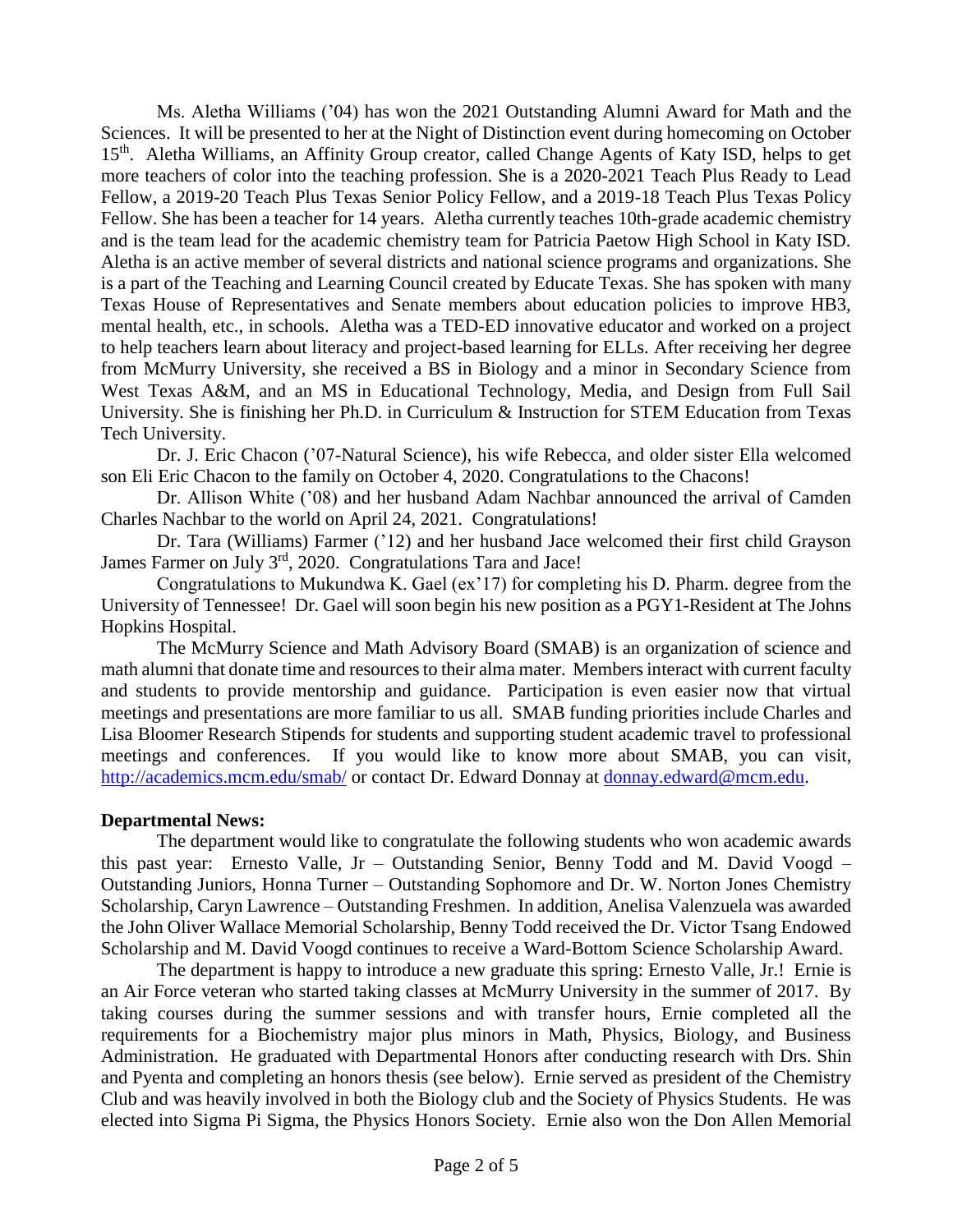Award given to McMurry University's outstanding non-traditional graduate. He is currently exploring employment opportunities after graduation. Congratulations Ernie!

Lara Meyer is a post-baccalaureate student who took general chemistry at McMurry University in the 2018-19 academic year and has taken multiple science courses since then. She has done excellent work as a peer leader in the Supplemental Instruction program helping other McMurry students with chemistry. She has done research with Drs. Shin and Pyenta. Her husband serves on active duty at Dyess Air Force Base. She has completed the necessary coursework and is applying to medical schools. Congratulations, Lara!

A second post-baccalaureate student, Sonyea Woolfolk, took both general and organic chemistry at McMurry the last two years after serving in the Air Force. As her husband is also finishing his service at Dyess, they are moving away from Abilene. She plans to finish taking the prerequisite coursework and then apply to pharmacy schools. We wish Sonyea the best of luck going forward!

The Chemistry Club won a 2019-2020 Student Chapter Award from the American Chemical

Society. The digital badge appears to the right and the award also came with a wooden plaque. For the 2019-2020 academic year, ACS awarded 72 chapters outstanding, 99 chapters commendable, and 120 chapters with an honorable mention. This year the focus of the club was on the spring national ACS meeting scheduled to be held in San Antonio, but due to the pandemic it was changed to a virtual meeting. Still, the club took advantage and streamed some of the presentations from the national meeting during a club lunch get together.



The first recipient of the Dr. W. Norton Jones endowed professorship was named in April. It is Dr. Malaney O'Connell ('11) who is a faculty member in the Department of Biology, but does research in both biochemistry and cancer biology. The professorship endowment is for a minimum of three years and provides annual resources to support chemical research with undergraduate students. Read more about her research below. Well done, Dr. O'Connell!

### **Departmental Research:**

The goal of Dr. O'Connell's research as part of the professorship is to utilize scanning electron microscopy to visualize the physiological microenvironment of breast cancer cells grown in a 3D environment in order to understand how changes in collagen expression promote invasion and metastasis. By understanding the structure of specific collagens in the microenvironment of tumors, she hopes to better understand the functional role these specific collagens may be playing in metastatic breast cancer. The funds from the professorship will be used to support student work including stipend support, travel to conferences, research materials, and publication costs.

All department travel to conferences with students was suspended this past year due to the pandemic. However, research in the department continued. Under unusual conditions, students did research in summer 2020 and gave presentations at the end of the summer. Senior Ernesto Valle, Jr. completed an honors thesis in the spring of 2021 based on his research with Drs. Shin and Pyenta. The title of his thesis was "Design, Synthesis and Dual Efficacy of Fluorine Derivatives as Histone Deacetylase and Metallo-β-Lactamase Inhibitors" and he defended his thesis with an oral presentation. A video recording of his oral presentation was done using a camcorder purchased by the department because of the pandemic. We hope to post the recording to our department website soon.

In the summer of 2021 the department has six undergraduate students conducting research on the Welch Foundation Departmental Grant: M. David Voogd, Anelisa Valenzuela, and Benny Todd are all returning for a second summer, while Rebecca Blankenship, Caryn Lawrence, and Reid Smith are participating in research for the first time. Anelisa, Benny, Rebecca, and Reid will work with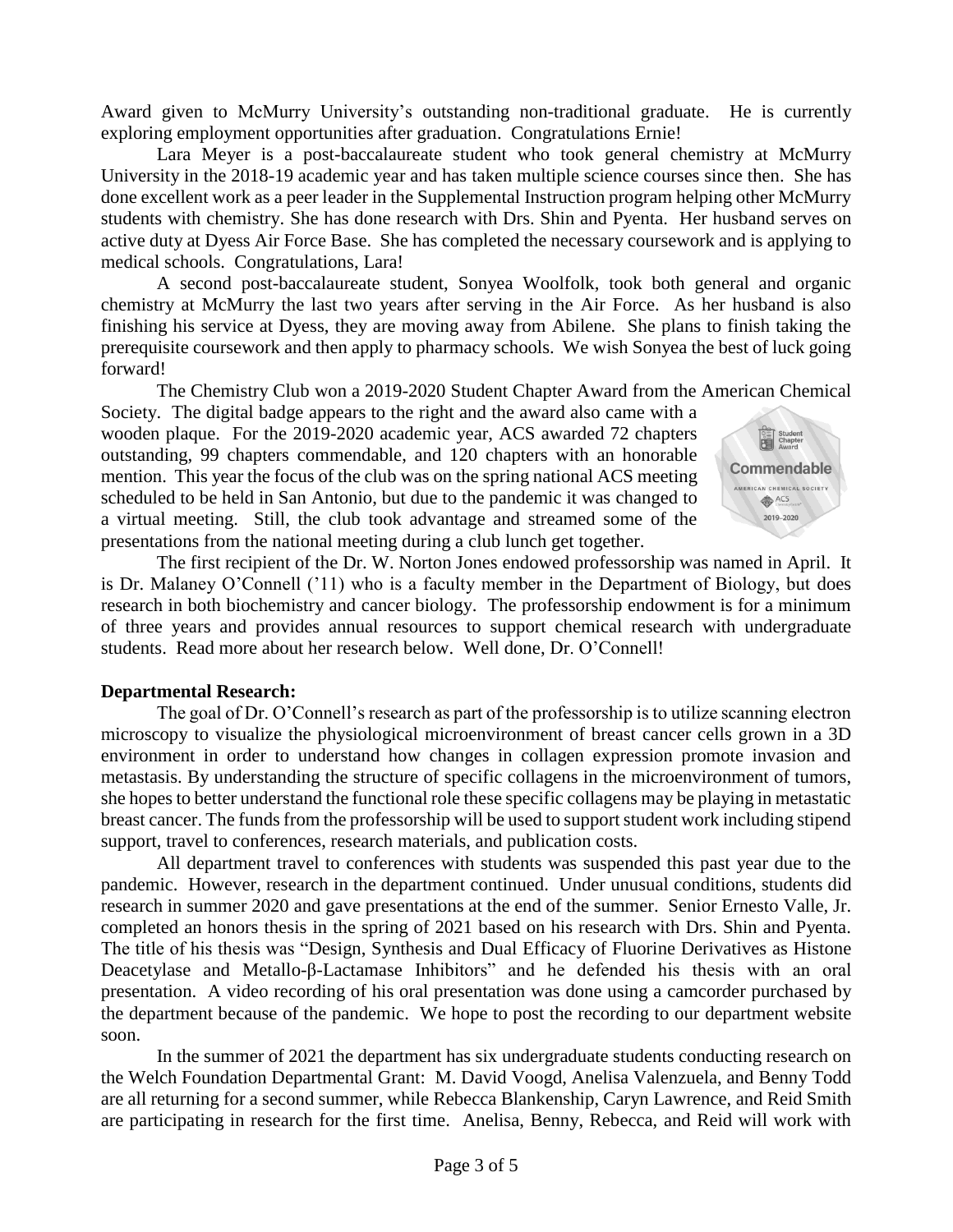Drs. Shin and Pyenta on a collaborative project to evaluate histone deacetylase inhibitors as anticancer agents against two different cancer cell lines, MDA-MB-231 and MCF-7. Synthesis of the inhibitors occurs in the Shin laboratory while the Pyenta laboratory grows and maintains the cancer cell lines for testing. Other aspects worked on in the two groups include computational docking studies and isolation of possible anticancer compounds from West Texas plants. David and Caryn will be working with Dr. Donnay to synthesize new ligands and metal complexes that bind to DNA and may be useful for photodynamic therapy. Another project is to determine whether toxic solvents used in the synthesis of metal precursors can be substituted with a new biodegradable bio-sourced alternative.

### **School and Miscellaneous News:**

The Department of Physics received a Department of Education Title V grant (McMurry's second) to support renovations of the area on the first floor used for upper level physics courses, the hiring of a faculty member to develop a program in Engineering Physics, and a STEM Student Success Center. The renovations began after classes ended in May with asbestos abatement. When the physics faculty started to remove some of the cabinets, they found some equipment that had been hidden away by Dr. Bottom. It was like a time capsule. The new faculty member, David Upshaw ('07-Physics), began on June 1, and Tammy Werner ('08-Math & Art), who had been working at McMurry as a math instructor, was hired as a professional tutor to staff the success center.

McMurry will complete the third year (of five) on the first Title V grant in October. This year of the grant saw the beginning of the Human Health Science program and the arrival of Dr. Bradley Blackwell, who put together a program in Sustainability and Renewable Resources, which will start in the fall of 2021. A scanning electron microscope (SEM) was obtained and installed in the biology department. The renovations to the greenhouse, which added an outdoor classroom on the north side, were completed and an open house was held in April in conjunction with Earth Day. Another goal of the Title V grant is to strengthen ties with 2-year schools so that students can transfer smoothly to get a 4-year STEM degree. Therefore, the next year of the grant will focus on the partnership with Cisco College.

There has been substantial change in the cabinet level at McMurry. Mr. Grant Greenwood was hired as the new Vice President for Enrollment Management last year, Dr. Matt Draud was named the new Vice President for Academic Affairs last summer, and Mr. Michael Hutchinson (a McMurry alumnus from 1987) was just announced as the new Vice President for Institutional Advancement. Dr. Draud has a background in Biology and initiated a restructuring of the academic units and installing division chairs to oversee them. The Department of Chemistry and Biochemistry is in the Division of Science and Mathematics as expected, but Computer Science is now in the Johnson School of Business and Human Health Science was placed into a division with the Departments of Kinesiology and Psychology.

Dr. Tikhon Bykov in the Department of Physics was announced as the first recipient of the Dr. Virgil E. Bottom Endowed Professorship in Physics. The professorship is analogous to the one named after Dr. W. Norton Jones. Dr. Bykov was also named Chair for the Division of Science and Mathematics. In addition to those two titles he remains the Chair of the Physics Department and will coordinate aspects of the new Title V grant. Dr. Bykov will be a very busy man!

# **40 Years Ago in the Department**

*(Below are news items and excerpts from the department newsletter from May 1981. The entire newsletter can be seen under the "Department News" tab on our website, [www.mcm.edu/chemistry\)](http://www.mcm.edu/chemistry)*

"Among our graduating seniors of last summer and this spring we had one B.A. graduate and five B.S. graduates." They were Donna Jean Anderson, Buddy Fisher, Carl Mumford, Tim Simpson,